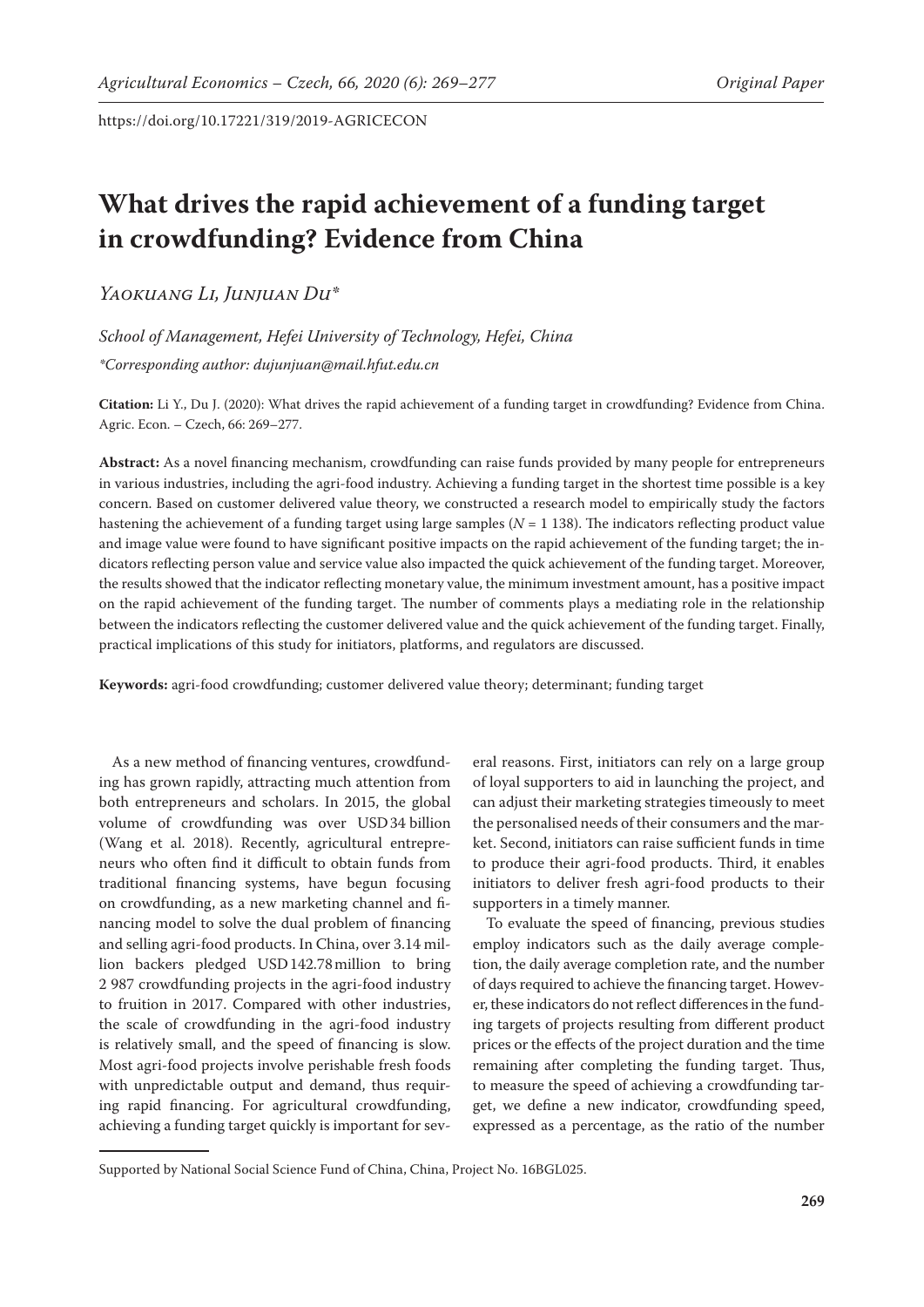of days required to achieve the financing target to the project duration. This indicator avoids the problem of large differences in funding targets caused by different product prices, and objectively reflects the initiator's ability to attract investment in the early stage of crowdfunding. When the crowdfunding speed is fast (i.e. the percentage is small), the funding target can be achieved quickly and the time remaining in the project is long, and *vice versa*. Using data from successful agri-food projects collected from Crowdfunding Net (2019), we obtain the distribution of the crowdfunding speed of such projects (Figure1). Some projects reached their funding target on the first day, while others did so on the last possible day. The average crowdfunding speed is 63.74%, indicating that the time to achieve the funding target is more than two-thirds of the project duration for most projects. Of the projects reviewed, 233 achieved their target on the last day, and 205 did so in less than 20% of the project duration. Overall, the crowdfunding speed in the agri-food industry is slow. In general, the threshold mechanism is implemented on a crowdfunding platform. Initiators need to achieve their funding target within the investment window or must return all funds already raised. Therefore, it is essential that we determine which factors hasten the crowdfunding speed in the agri-food industry to help initiators develop sensible campaign plans and obtain necessary capital as quickly as possible.

Prior studies have focused mainly on the factors influencing the success of crowdfunding and the investment motivation of the crowd. Using signal theory (Ahlers et al. 2015; Courtney et al. 2017), social capital theory (Lambert and Schwienbacher 2010; Zheng et al. 2014), trust theory (McKnight et al. 2002), and herd behaviour (Zhang and Liu 2012), many factors have

#### https://doi.org/10.17221/319/2019-AGRICECON

been found to influence the success of crowdfunding, including financing target, social capital, initiator's credit, media, campaign updates. Zhang et al. (2017) found that the number of progress updates is positively associated with project funding performance, whereas the financing target is negatively associated with this performance. Mitigating information asymmetry can enhance a project's likelihood of attaining funding (Courtney et al. 2017). Yang et al. (2019) show empirically that a crowd's participation has a positive effect on project success. Others have explored what motivates a crowd to fund a project. In reward-based crowdfunding, capital-giving motivation is influenced by social relationships (Zhao et al. 2017), psychological returns, rewards and financial returns (Xie et al. 2019). These results show that early contributions are from local investors and rewards supplied by initiators can encourage potential backers to invest (Mollick 2014). More recently, scholars have begun investigating how to obtain financial support from backers as quickly as possible. Existing studies do not consider differences in investment windows or funding targets between projects, or the speed at which a target is reached. In addition, few studies examine crowdfunding in the agri-food industry. Therefore, we empirically investigate how to achieve a crowdfunding target quickly in the agri-food industry, and determine the factors that hasten the speed of crowdfunding.

Agri-food crowdfunding is one category of rewardbased crowdfunding campaigns. Because the major business model of reward-based crowdfunding is "pre-selling", backers can be viewed as both investors and consumers, with their own diverse values. Backers will only invest in a project quickly if the reward provided by the initiator satisfies their value, which



Figure 1. The histogram (A) and probabilities (B) of the crowdfunding speed of projects ( $N = 1138$ ) Source: Raw data from the Crowdfunding Net (2019)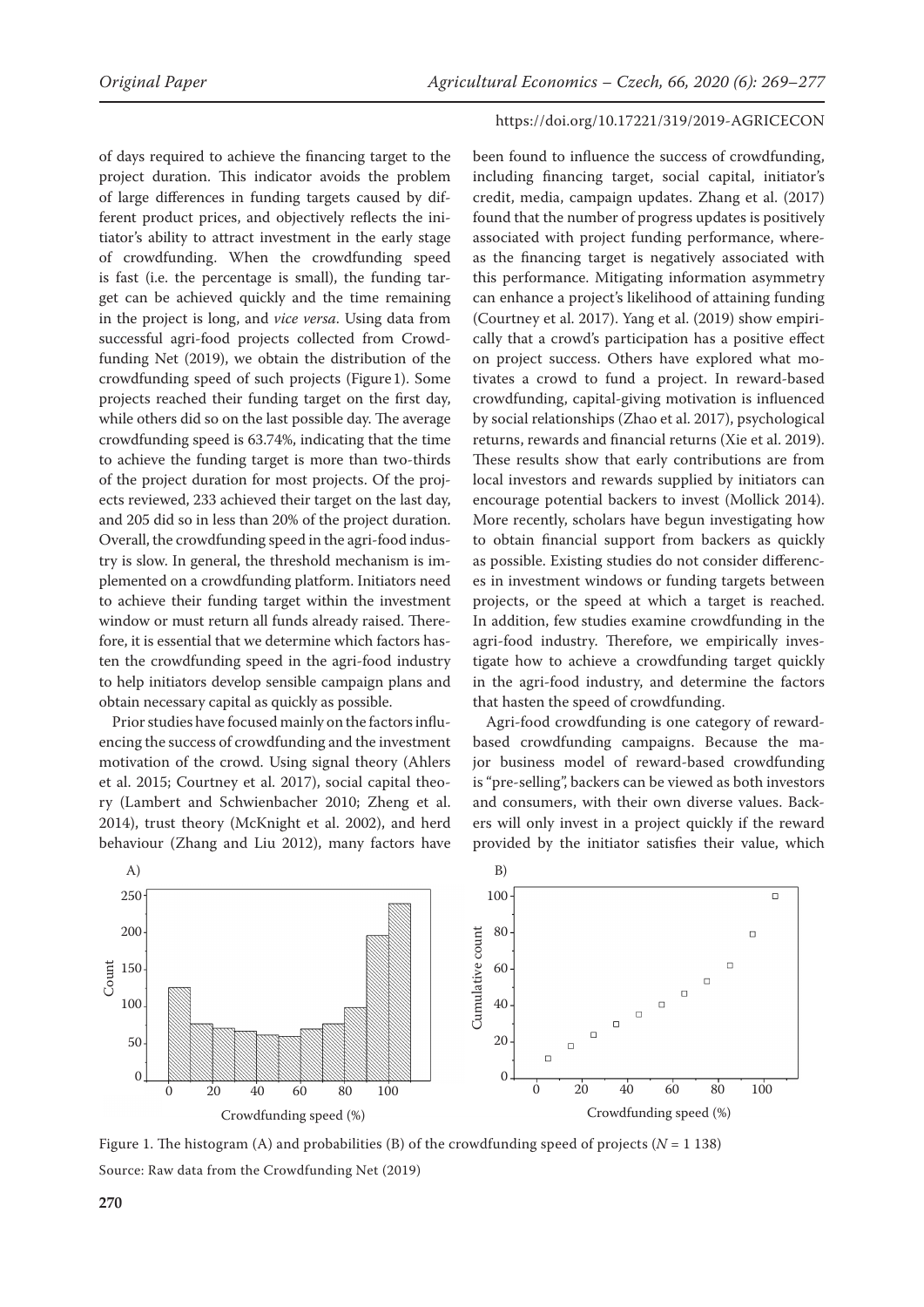is a core concept of customer delivered value theory. Therefore, based on customer delivered value theory, we examine the factors that drive crowdfunding speed in the agri-food industry from five dimensions: product value, person value, service value, image value and monetary cost. The studies supplement literature regarding the application of customer delivered value theory in the crowdfunding. The values added to this paper are the determination of factors for accelerating crowdfunding, and the mediating role of comments by potential backers.

### **Theory and hypotheses**

Customer delivered value is defined as the difference between total customer value (including product value, service value, person value and image value) and total consumer costs (including monetary, time, energy and psychic), and reflects a product's overall capacity to satisfy the consumer's needs. As consumers of crowdfunding products, backers pay greater attention to product quality when making investment decisions. The value perceived by the crowd has an important effect on their decision to invest quickly. Therefore, based on the five components of customer delivered value theory, we determine which factors promote achieving a crowdfunding target quickly. Figure2 shows the theoretical model of backers' value demand.

*Product value.* Product value in crowdfunding is perceived by the crowd from the description of a product's

quality. In general, high quality products can attract investors quickly. Product certification documents and related information can enhance backers' understanding of a project. Prior studies have revealed that highquality descriptions of a project reduce the risk of information asymmetry effectively and promote rapid investment decisions by backers (Boeuf et al. 2014). Therefore, we hypothesise as follows.

 $H_1$ : Trademark registration certifications have a positive effect on crowdfunding speed.

*Person value.* Person value of a crowdfunding project is brought by the project initiation team, and plays a key role in the success of project (Liu and Wang 2011). Initiators can be divided into two categories: institutional initiators and individual initiators. Usually, institutional initiators enjoy greater credibility than individual initiators do. Agrawal et al. (2015) revealed that financing speed is significantly and positively correlated with regional social capital, indicating that crowds like to invest in familiar local crowdfunding projects.

Altruistic participants in crowdfunding projects are members of the project team who provide financial support for the project without receiving a reward. Participation by altruistic participants can attract the attention of crowds and induce potential backers to invest quickly. Previous studies on crowdfunding have shown that backers exhibit herd behaviour when deciding to invest in a project (Zhang and Liu 2012; Frydrych et al. 2014). Thus, we hypothesise as follows.



Figure 2. Research model

Source: Authors' own elaboration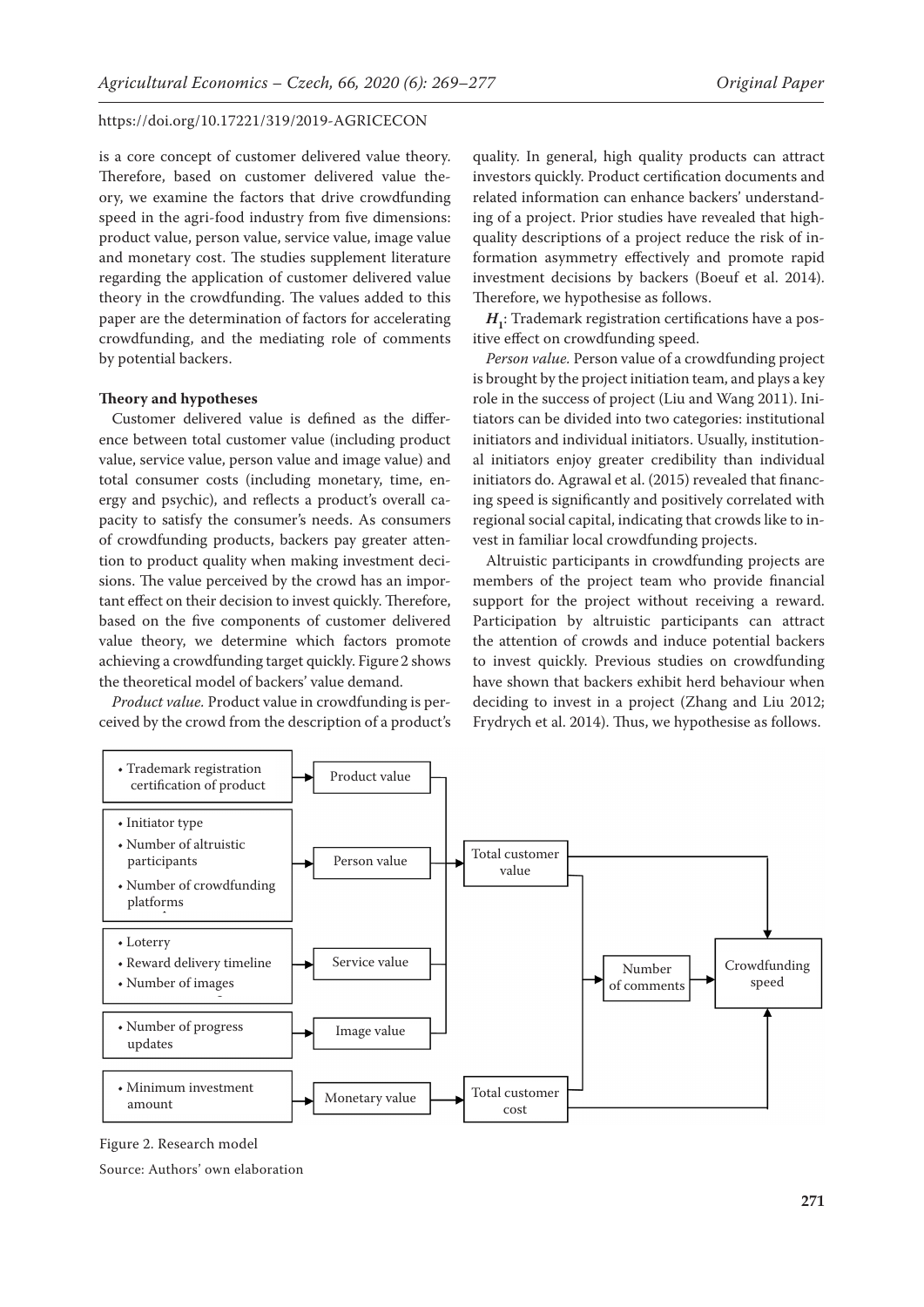*H***2** : A project launched by an institutional initiator will more rapidly achieve the funding target.

*H***3** : Number of crowdfunding platforms where the initiators are located has a positive effect on crowdfunding speed.

*H***4** : Number of altruistic participants has a positive effect on crowdfunding speed.

*Service value.* Service value refers to the crowd's experience of satisfaction supplied by the initiators. In crowdfunding, initiators usually establish a lottery to improve the service value perceived by backers. In addition, a delay in reward delivery has a significant and negative effect on the investment behaviour of crowds (Mollick 2014). Their reduced information asymmetry means crowdfunding projects with detailed plan descriptions, including text, images, and videos, can quickly achieve their funding targets. Therefore, we hypothesise as follows.

 $H<sub>5</sub>$ : The presence of a lottery has a positive effect on crowdfunding speed.

 $H_{6}$ : Shortening the reward delivery timeline has a positive effect on crowdfunding speed.

 $H_{7}$ : Number of pictures displayed on the crowdfunding platform has a positive effect on crowdfunding speed.

*Image value.* Image value refers to the overall image of an enterprise and its products, as perceived by the public. If backers fully understand a project's image value, they will more likely invest in the project quickly. Colombo et al. (2015) found that frequent updates to project information can increase the financing success rate. Mollick's study (2014) suggested that the number of progress updates and the number of topics are positively correlated with the financing success rate. Ordanini et al. (2011) confirmed that information updates by initiators have a significant effect on the investment enthusiasm of the crowd. Based on these previous results, we hypothesise as follows.

 $H_{\rm g}$ : Frequent information updates improve crowdfunding speed.

*Monetary value.* When measuring the role of total customer cost on crowdfunding speed, previous studies tend to ignore certain costs as assessment indicators, such as time and energy. Thus, the economic cost is reflected in the minimum investment amount set by the initiators. Frydrych et al. (2014) analysed the factors that influence a project's success, finding that success is significantly related to the minimum investment amount. Thus, we hypothesise as follows.

 $H$ <sub>9</sub>: Minimum investment amount has a positive effect on crowdfunding speed.

# https://doi.org/10.17221/319/2019-AGRICECON

*Mediating value.* The theory of value perception indicates that the investment behaviour of a crowd is influenced by their value perception of a project. Belleflamme et al. (2014) showed that initiators' personal communities should communicate with the crowd in order to obtain investment. A greater number of comments can help a project gain the crowd's attention and investment, thus increasing the crowdfunding speed. In internet transactions, a reputable initiator and a good crowdfunding platform local to the initiator location can promote the attainment of financing. High-quality agri-food products can enhance the crowd's value perception by satisfying their dual needs of investment and consumption. Therefore, we hypothesise as follows.

 $H_{10}$ : Number of comments plays a mediating role in the effect of customer delivered value on crowdfunding speed.

# **DATA AND METHODOLOGY**

**Data.** Data for our study were derived from the Crowdfunding Net (2019), one of the largest and most influential crowdfunding platforms in China, founded in February 2013. We reviewed 1 138 successful crowdfunding projects related to the agri-food industry between October 31, 2013 and February 28, 2018. The quantitative data for many key variables were collected from the text of the project descriptions on Crowdfunding Net (2019).

**Methodology.** Using multiple linear regression analysis methods, we examined the factors that increase the speed of achieving funding targets. The dependent variable is crowdfunding speed. The independent variables are a mix of categorical and continuous variables (Table 1). Among the independent variables, the availability of a trademark registration certification reflects product value. The person value of a crowdfunding project is reflected by the initiator type, number of crowdfunding platforms and number of altruistic participants. The availability of a lottery, reward delivery timeline and number of images reflect service value. The indicator for image value is the number of progress updates. The minimum investment amount is the cost of money. The number of comments is a mediating variable. In addition, the funding target, funding success rate and per capita investment are employed as control variables.

In addition, we use the three-step test proposed by Baron and Kenny (1986) to explore the mediating effects. Model 1 tests the effect of the independent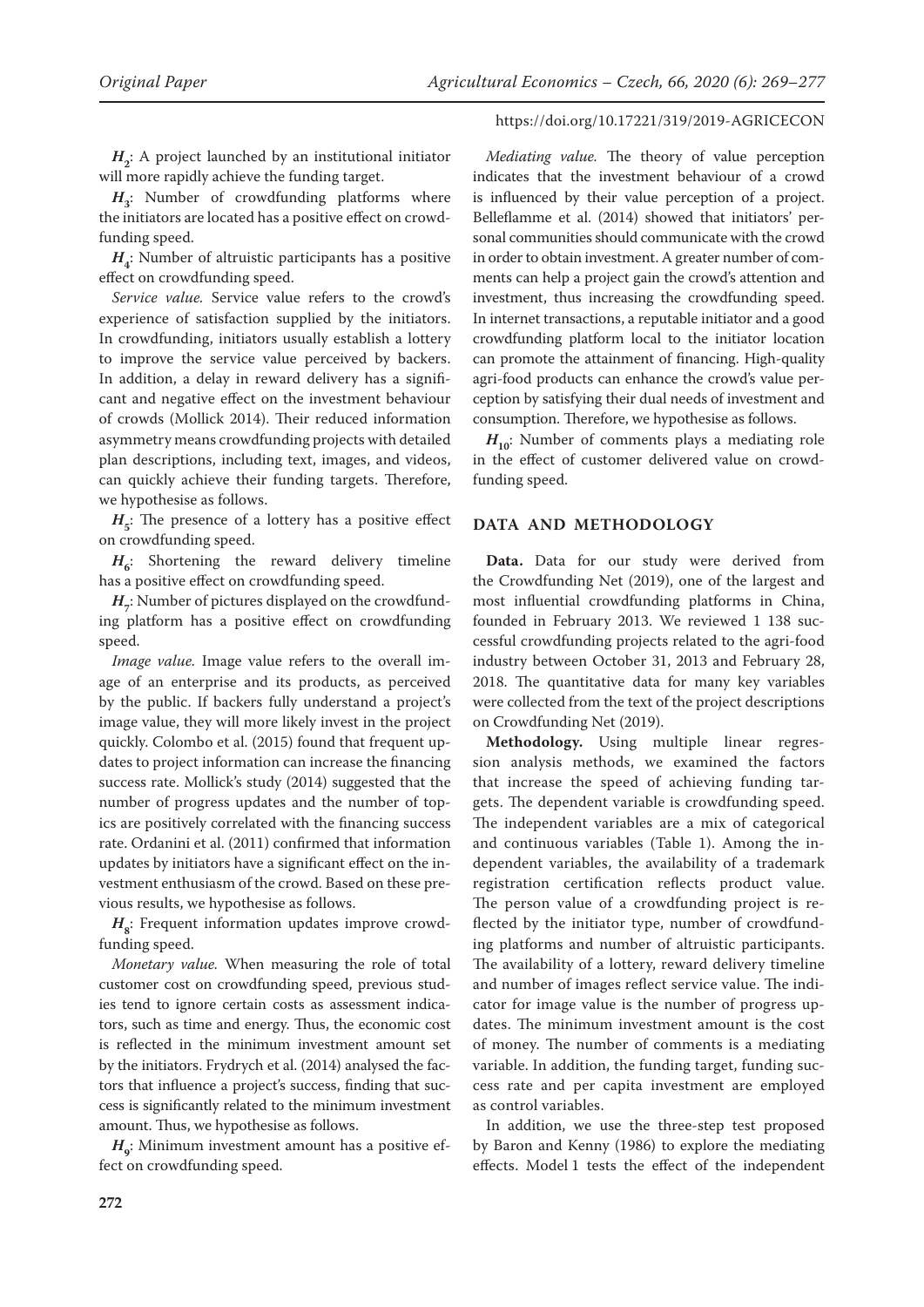|  |  |  | Table 1. Description of variables and values assigned |  |  |  |  |  |  |  |  |  |
|--|--|--|-------------------------------------------------------|--|--|--|--|--|--|--|--|--|
|--|--|--|-------------------------------------------------------|--|--|--|--|--|--|--|--|--|

| Variables                |                                                         | Symbol         | Description                                                                                                                                                                               |
|--------------------------|---------------------------------------------------------|----------------|-------------------------------------------------------------------------------------------------------------------------------------------------------------------------------------------|
| Dependent<br>variable    | crowdfunding speed                                      | CS             | ratio of the number of days required to achieve the funding<br>target to the project duration                                                                                             |
|                          | availability of trademark<br>registration certification | <b>TRC</b>     | $dummy = 1$ if agri-food product has registered trademark<br>certification issued by the State Administration for Industry<br>and Commerce of the People's Republic of China; 0 otherwise |
| Independent<br>variables | initiator type                                          | IT             | $dummy = 1$ if initiator is an institution initiator; 0 otherwise                                                                                                                         |
|                          | number of crowdfunding<br>platforms                     | NCP            | number of crowdfunding platforms in the Province (autonomous<br>region and/or city) where the initiators were located in 2017                                                             |
|                          | number of altruistic<br>participants                    | NAP            | number of people who donated to a project                                                                                                                                                 |
|                          | availability of a lottery                               | AL             | $dummy = 1$ if there is a lucky draw; 0 otherwise                                                                                                                                         |
|                          | reward delivery timeline                                | <b>RDT</b>     | reward delivery timeline designated on the platform (days)                                                                                                                                |
|                          | number of images                                        | $N\!I$         | number of images initiators use to show the project content<br>on a crowdfunding platform                                                                                                 |
|                          | number of progress<br>updates                           | <b>NPU</b>     | number of project progress updates published<br>on the platform by the initiator                                                                                                          |
|                          | minimum investment<br>amount                            | <b>MIA</b>     | minimum amount of investment                                                                                                                                                              |
| Intermediary<br>variable | number of comments                                      | NC             | number of comments (per project) published on the platform<br>by the crowd                                                                                                                |
| Control<br>variables     | funding target                                          | FT <sup></sup> | total amount of capital that project initiators aim to raise<br>from the crowdfunding project                                                                                             |
|                          | funding success rate                                    | <b>FSR</b>     | actual amount raised at the end of the project divided<br>by the target amount                                                                                                            |
|                          | per capita investment                                   | PCI            | actual funding amount divided by the size of the crowd                                                                                                                                    |

Source: Authors' own processing

variables on the dependent variable (i.e. crowdfunding speed). Model 2 tests the effect of the independent variables on the mediating variable (i.e. number of comments). Model 3 tests the regulatory role of the mediating variable. The following models are used to test our hypotheses.

$$
CS = \alpha_0 + \alpha_1 TRC + \alpha_2 IT + \alpha_3 NCP + \alpha_4 NAP +
$$
  
+ 
$$
\alpha_5 AL + \alpha_6 RDT + \alpha_7 NI + \alpha_8 NPU +
$$
  
+ 
$$
\alpha_9 MIA + \alpha_{10} FT + \alpha_{11} FSR + \alpha_{12} PCI + \varepsilon_1
$$
 (1)

$$
NC = \beta_{0} + \beta_{1}TRC + \beta_{2}IT + \beta_{3}NCP + \beta_{4}NAP + + \beta_{5}AL + \beta_{6}RDT + \beta_{7}NI + \beta_{8}NPU + + \beta_{9}MIA + \beta_{10}FT + \beta_{11}FSR + \beta_{12}PCI + \varepsilon_{2}
$$
 (2)

$$
CS = \chi_{\circ} + \chi_{\circ} TRC + \chi_{\circ} TT + \chi_{\circ} NCP + \chi_{\circ} AL +
$$
  
+  $\chi_{\circ} ID + \chi_{\circ} RDT + \chi_{\circ} NI + \chi_{\circ} NPU + \chi_{\circ} MIA +$   
+  $\chi_{\circ} NC + \chi_{\circ} FT + \chi_{\circ} FSR + \chi_{\circ} PCI + \varepsilon_{\circ}$  (3)

where: *CS* – crowdfunding speed; *TRC* – availability of trademark registration certification; *IT* – initiator type; *NCP* – number of crowdfunding platforms; *NAP* – number of altruistic participants*; AL* – availability of a lottery; *RDT* – reward delivery timeline; *NI* – number of images; *NPU* – number of progress updates; *MIA* – minimum investment amount; *NC* – number of comments; *FT* – funding target; *FSR* – funding success rate; *PCI* – per capita investment;  $\alpha$ <sub>0</sub>,  $\beta$ <sub>0</sub>,  $\lambda$ <sub>0</sub> – the intercepts of the models;  $\alpha_i$  (*i* = 1, 2, ..., 12),  $\beta_i$  (*i* = 1, 2, ..., 12),  $\lambda_i$ ( $i = 1, 2, ..., 13$ ) – the coefficients of the models; ε*i* – random error terms.

# **RESULTS**

**Descriptive statistics.** The descriptive statistics of the variables reflecting the customer delivered value of a crowdfunding project are shown in Table 2. The results show that simply communicating project infor-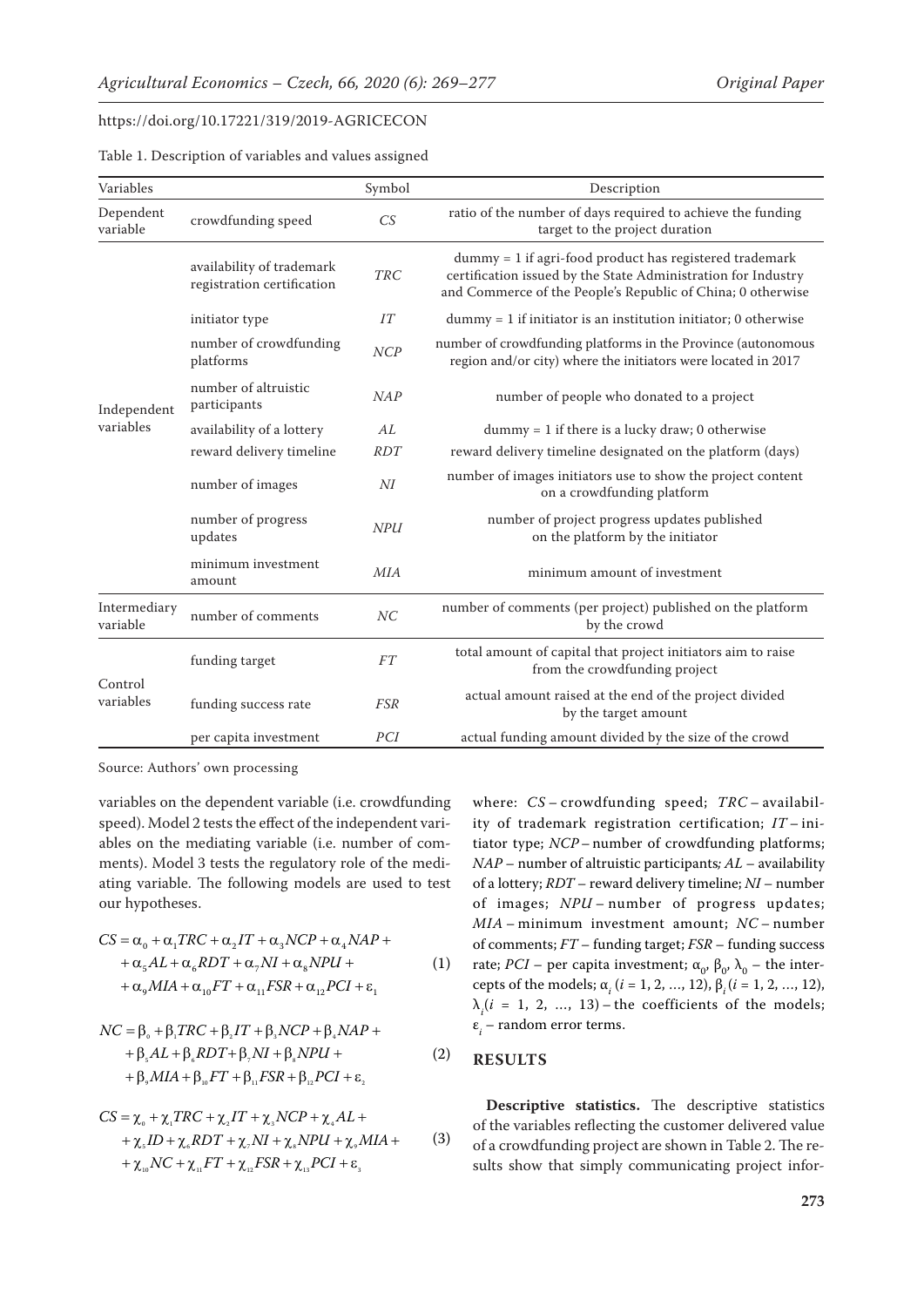| Variables                              | Value        | Number of projects | Proportion (%) |  |
|----------------------------------------|--------------|--------------------|----------------|--|
| Availability of trademark registration | $\mathbf{1}$ | 32                 | 2.81           |  |
| certification                          | $\mathbf{0}$ | 1 1 0 6            | 97.19          |  |
|                                        | $\mathbf{1}$ | 340                | 29.88          |  |
| Initiator type                         | $\mathbf{0}$ | 798                | 70.12          |  |
|                                        | $<10$        | 581                | 51.05          |  |
| Number of crowdfunding platforms       | $\geq 10$    | 557                | 48.95          |  |
|                                        | $\mathbf{0}$ | 302                | 26.54          |  |
| Number of altruistic participants      | $1 - 4$      | 404                | 35.50          |  |
|                                        | $\geq 5$     | 432                | 37.96          |  |
|                                        | 1            | 481                | 42.27          |  |
| Availability of a lottery              | $\mathbf{0}$ | 657                | 57.73          |  |
|                                        | < 10         | 762                | 66.96          |  |
| Reward delivery timeline               | $\geq 10$    | 376                | 33.04          |  |
|                                        | < 20         | 623                | 54.75          |  |
| Number of images                       | $\geq 20$    | 515                | 45.25          |  |
|                                        | < 10         | 979                | 86.03          |  |
| Number of progress updates             | $\geq 10$    | 159                | 13.97          |  |
|                                        | $<100$       | 920                | 80.84          |  |
| Minimum investment amount              | $\geq 100$   | 218                | 19.16          |  |

| Table 2. Distribution statistics of variables reflecting customer delivered value ( $N = 1$ 138) |  |
|--------------------------------------------------------------------------------------------------|--|
|--------------------------------------------------------------------------------------------------|--|

Source: Raw data from the Crowdfunding Net (2019)

mation (including trademark registration certifications, images and progress updates) is not insufficient. Most projects are initiated by an individual initiator. In 51.05% of projects, the number of crowdfunding platforms local to the initiators is less than 10. Most projects have a few altruistic participants. Some projects established a lottery. The statistical result of the reward delivery timeline indicates that initiators pay greater attention to the timely delivery of the reward. In general, the minimum investment amount set by crowdfunding projects is not high.

**Regression analysis and hypothesis testing.** In order to account for heteroscedasticity in the residuals, we employ a logarithmic transformation for the continuous variables. The regression results are shown in Table 3. The variance inflation factors of all variables indicate that our data do not suffer from significant multicollinearity.

As reported in Table3, the variable embodying product value (i.e. the availability of a trademark registration certification) has a positive effect on crowdfunding speed at the 10% level indicating that agricultural products with the trademark registration certifications are of better quality and eliminate the concerns of backers. Hypothesis  $H_1$  is supported. The initiator type and the number of crowdfunding platforms are found to have significant positive effects on crowdfunding speed at the 5% level, thereby supporting  $H_2$  and  $H_3$ . Thus, compared with individual initiators, institutional initiators have a better reputation, which increases backers' investment confidence. However, the number of altruistic participants has a significant and negative effect on the dependent variable, thus, hypothesis  $H<sub>4</sub>$ is not supported. In other words, altruistic participants who provide little support decrease the value expectations of potential backers. Among the variables reflecting service value, availability of a lottery has a significant and negative effect on crowdfunding speed at the 5% level, demonstrating that participation by speculative backers in a crowdfunding lottery yields too little capital, thus reducing the funding speed.  $H<sub>5</sub>$  is not supported. The reward delivery timeline does not pass the *T* test, which is inconsistent with the result of Mollick (2014). The data show that the reward delivery for agri-food projects is timely, and thus not a concern for backers. Thus, hypothesis  $H_6$  is not supported. The number of images has a positive effect on crowdfunding speed at the 10% level, supporting hypothesis  $H_7$ . Thus, showing images improves backers' perceptions of a product and increases the crowdfund-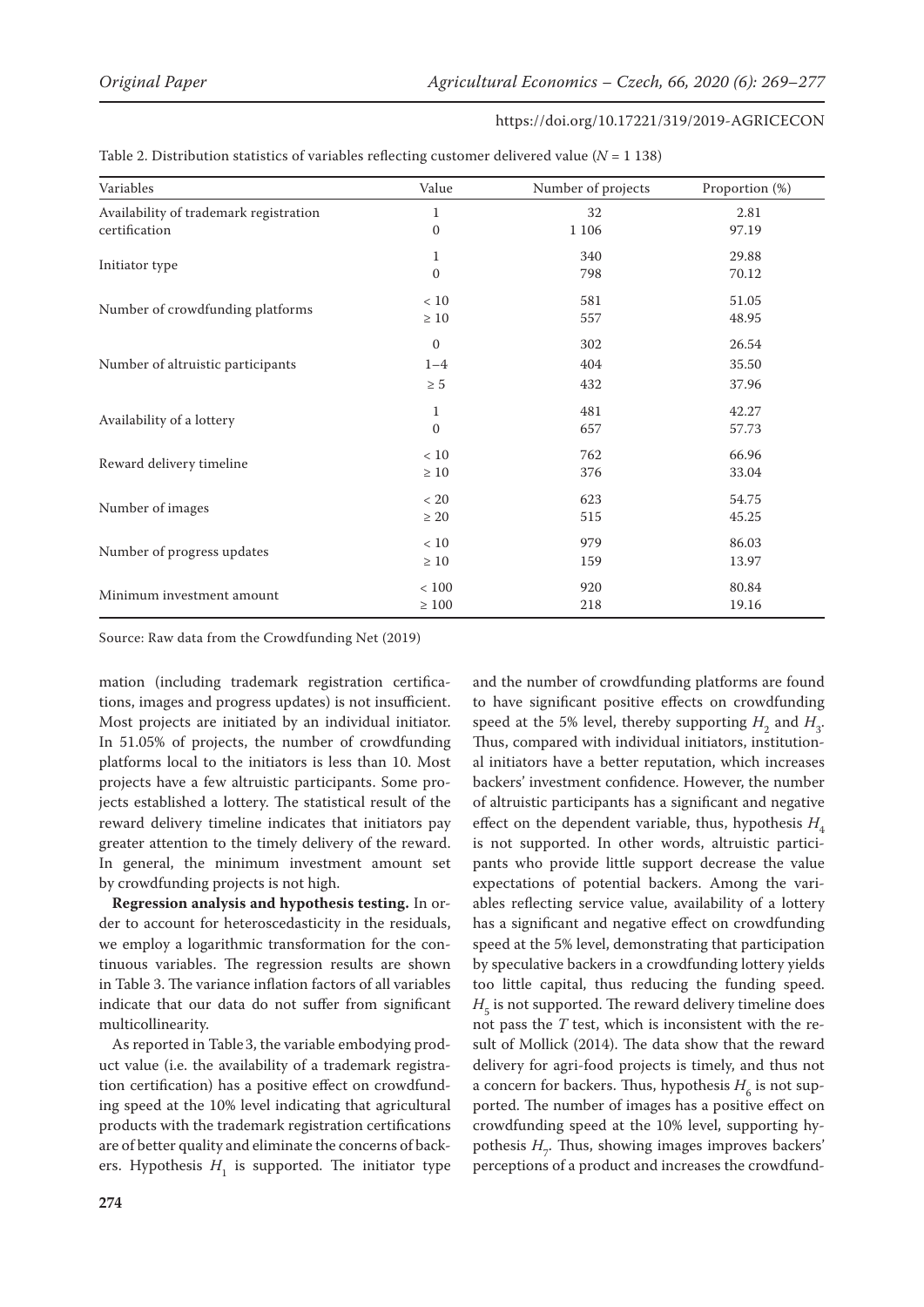Table 3. Regression results of research models

| Variables                                            | Model 1      | Model 2      | Model 3      | VIF   |
|------------------------------------------------------|--------------|--------------|--------------|-------|
| Availability of trademark registration certification | $-1.384*$    | $-0.043$     | $-1.387*$    | 1.010 |
| Initiator type                                       | $-4.189**$   | 1.952        | $-4.059**$   | 1.110 |
| Number of crowdfunding platforms                     | $-1.839**$   | 1.354*       | $-1.749**$   | 1.045 |
| Number of altruistic participants                    | $2.647***$   | $-3.099***$  | $2.440**$    | 1.350 |
| Availability of a lottery                            | $3.654**$    | $-5.346***$  | $3.297**$    | 1.158 |
| Reward delivery timeline                             | 0.577        | $-0.242$     | 0.561        | 1.047 |
| Number of images                                     | $-1.409*$    | 0.000        | $-1.409*$    | 1.036 |
| Number of progress updates                           | $-0.374**$   | $0.800***$   | $-0.321**$   | 1.114 |
| Minimum investment amount                            | $-1.665*$    | $-0.130$     | $-1.673*$    | 1.293 |
| Number of comments                                   | —            |              | $-0.067**$   | 1.587 |
| Funding target                                       | $-0.837$     | 23.700***    | 0.748        | 1.727 |
| Funding success rate                                 | $-19.902***$ | 12.267***    | $-19.082***$ | 1.400 |
| Per capita investment                                | $6.577***$   | $-14.039***$ | 5.638***     | 1.265 |
| F                                                    | 52.233***    | 55.284***    | 48.655***    | —     |
| $\mathbb{R}^2$                                       | 0.357        | 0.370        | 0.359        |       |
| Adjusted $R^2$                                       | 0.350        | 0.363        | 0.351        |       |

\**P* < 0.1*,* \*\**P* < 0.05, \*\*\**P* < 0.01; *VIF* – variance inflation factor Source: Raw data from the Crowdfunding Net (2019)

ing speed. The significant and positive effect of the number of progress updates on crowdfunding speed at the 5% level confirms hypothesis  $H_{\rm g}$ . This shows that eliminating asymmetric information can increase the crowdfunding speed. The minimum investment amount has a positive effect on crowdfunding speed at the 10% level, thus supporting  $H<sub>9</sub>$ . Therefore, increasing the investment threshold can increase the crowdfunding speed.

Model 2 confirms the significant effects of the number of crowdfunding platforms, number of altruistic participants, availability of a lottery and number of progress updates on the number of comments. However, the five independent variables (availability of trademark registration certification, initiator type, reward delivery timeline, number of images and minimum investment amount) do not pass the significance test; thus, there is no mediation effect. Comparing the regression results of model 1 and model 3, we find that the significant effect of the number of crowdfunding platforms, number of altruistic participants, availability of a lottery and number of progress updates on crowdfunding speed decrease in model 3. Thus, the number of comments has a mediating effect on the relationship between some independent variables and the dependent variable, partially supporting hypothesis  $H_{10}$ . The number of comments reduces information asymmetry, thus increasing the crowdfunding speed.

**Robustness assessment.** To test the robustness of the regression results and explore the effect of the sample selection on the final results, we use different sample groups and alternative variables. We apply our model to 823 samples with funding targets below USD1449.59 and 569 samples with a funding success rate less than or equal to 110%. In addition, we use daily average completion rate as the dependent variable to test the robustness of our model. The results show that our findings continue to hold for different sample groups and a different dependent variable [[Tables S1–S2; Tables S1–S2 in electronic supplemen](https://www.agriculturejournals.cz/publicFiles/336649.pdf)[tary material \(ESM\); for the supplementary material](https://www.agriculturejournals.cz/publicFiles/336649.pdf) [see the electronic version\].](https://www.agriculturejournals.cz/publicFiles/336649.pdf)

# **CONCLUSION AND IMPLICATIONS**

**Conclusion.** This review created an evaluation indicator system to investigate the factors that affect the quick achievement of crowdfunding targets in the agri-food industry, based on customer delivered value theory. Our findings will help initiators set reasonable project duration to shorten the time taken to achieve their funding target. The results are as follows. First, initiators should actively apply for and dis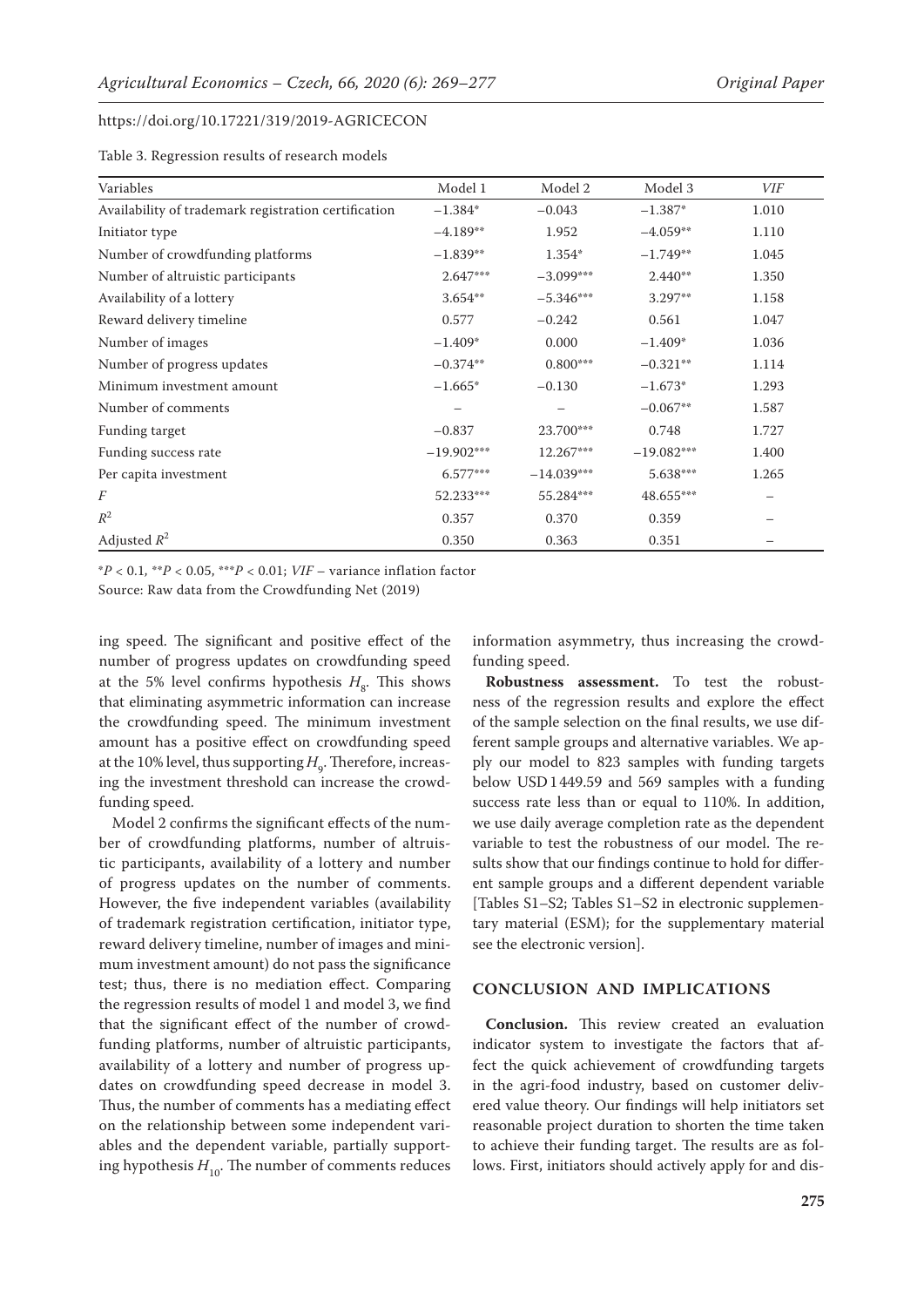play trademark registration certification to enhance the product's value. Reducing information asymmetry decreases the concerns of potential investors, thus reducing the time taken to attain the funding target. Second, a good development environment can improve the person value of crowdfunding, which plays an active role in hastening crowdfunding speed. Whether to include altruistic participants in a project requires careful consideration. Third, initiators should pay close attention to the timely delivery of the reward and the display of images. A lottery has a negative effect on the speed of raising funds. Fourth, the timely release of information related to the progress of a project can encourage the crowd to invest, reducing the time needed to raise funds. Fifth, initiators should increase the minimum investment amount to improve the monetary value of projects and accelerate crowdfunding speed. Finally, initiators should implement measures to encourage the potential crowd to participate in project comments, because this enhances the value perception of crowdfunding.

**Implications for theory.** This study extends customer delivered value theory, and contributes to the literature in two respects. First, we identify several new factors that influence the value perception of a crowd in crowdfunding. Second, from the perspective of the five dimensions of customer delivered value theory, we examined which factors speed up the raising of funds in the agri-food industry, thus expanding on the application of customer delivered value theory. Previous studies employ customer delivered value theory to discuss how it affects the success of funding. Here, we show that the theory is applicable to research on crowdfunding speed in the agri-food industry.

**Implications for practice.** From a practical perspective, our findings suggest several implications for agri-food entrepreneurs who want to obtain financial support from crowdfunding platforms. First, initiators should carefully design a project plan based on a detailed investigations, and should take reasonable measures to attract backers. Second, crowdfunding platforms should strengthen the supervision of initiators to reduce the risk of information asymmetry for the crowd. Third, regulators should encourage agricultural entrepreneurs to apply for trademark registration certifications for high-quality agri-food products, and set up funds to support the development of crowdfunding.

**Acknowledgement.** We thank to Crowdfunding Net (www.Zhongchou.cn) for supplying the data.

https://doi.org/10.17221/319/2019-AGRICECON

# **REFERENCES**

- Ahlers G.K., Cumming D., Günther C., Schweizer D. (2015): Signaling in equity crowdfunding. Entrepreneurship Theory and Practice, 39: 955–980.
- Agrawal A., Catalini C., Goldfarb A. (2015): Crowdfunding: Geography, social networks, and the timing of investment decisions. Journal of Economics & Management Strategy, 24: 253–274.
- Baron R.M., Kenny D.A. (1986): The moderator-mediator variable distinction in social psychological research: Conceptual, strategic, and statistical considerations. Journal of Personality and Social Psychology, 51: 1173–1182.
- Belleflamme P., Lambert T., Schwienbacher A. (2014): Crowdfunding: Tapping the right crowd. Journal of Business Venturing, 29: 585–609.
- Boeuf B., Darveau J., Legoux R. (2014): Financing creativity: Crowdfunding as a new approach for theatre projects. International Journal of Arts Management, 16: 33–48.
- Colombo M.G., Franzoni C., Rossi-LamastraC. (2015): Internal social capital and the attraction of early contributions in crowdfunding. Entrepreneurship Theory and Practice, 39: 75–100.
- Courtney C., Dutta S., Li Y. (2017): Resolving information asymmetry: Signaling, endorsement, and crowdfunding success. Entrepreneurship Theory and Practice, 41: 265–290.
- Crowdfunding Net (2019): Crowdfunding Net Statistics. [Dataset]. Available at www.Zhongchou.cn
- Frydrych D., Bock A.J., Kinder T., Koeck B. (2014): Exploring entrepreneurial legitimacy in reward-based crowdfunding. Venture Capital, 16: 247–269.
- Lambert T., Schwienbacher A. (2010): An empirical analysis of crowdfunding. Social Science Research Network, 1578175: 1–23.
- Liu S.S., Wang C.J. (2011): Optimising project selection and scheduling problems with time-dependent resource constraints. Automation in Construction, 20: 1110–1119.
- McKnight D.H., Choudhury V., KacmarC. (2002): Developing and validating trust measures for e-commerce: An integrative typology. Information Systems Research, 13: 334–359.
- Mollick E. (2014): The dynamics of crowdfunding: An exploratory study. Journal of Business Venturing, 29: 1–16.
- Ordanini A., Miceli L., Pizzetti M., Parasuraman A. (2011): Crowd-funding: transforming customers into investors through innovative service platforms. Journal of Service Management, 22: 443–470.
- Wang N., Li Q., Liang H., Ye T., Ge S. (2018): Understanding the importance of interaction between creators and backers in crowdfunding success. Electronic Commerce Research and Applications, 27: 106–117.